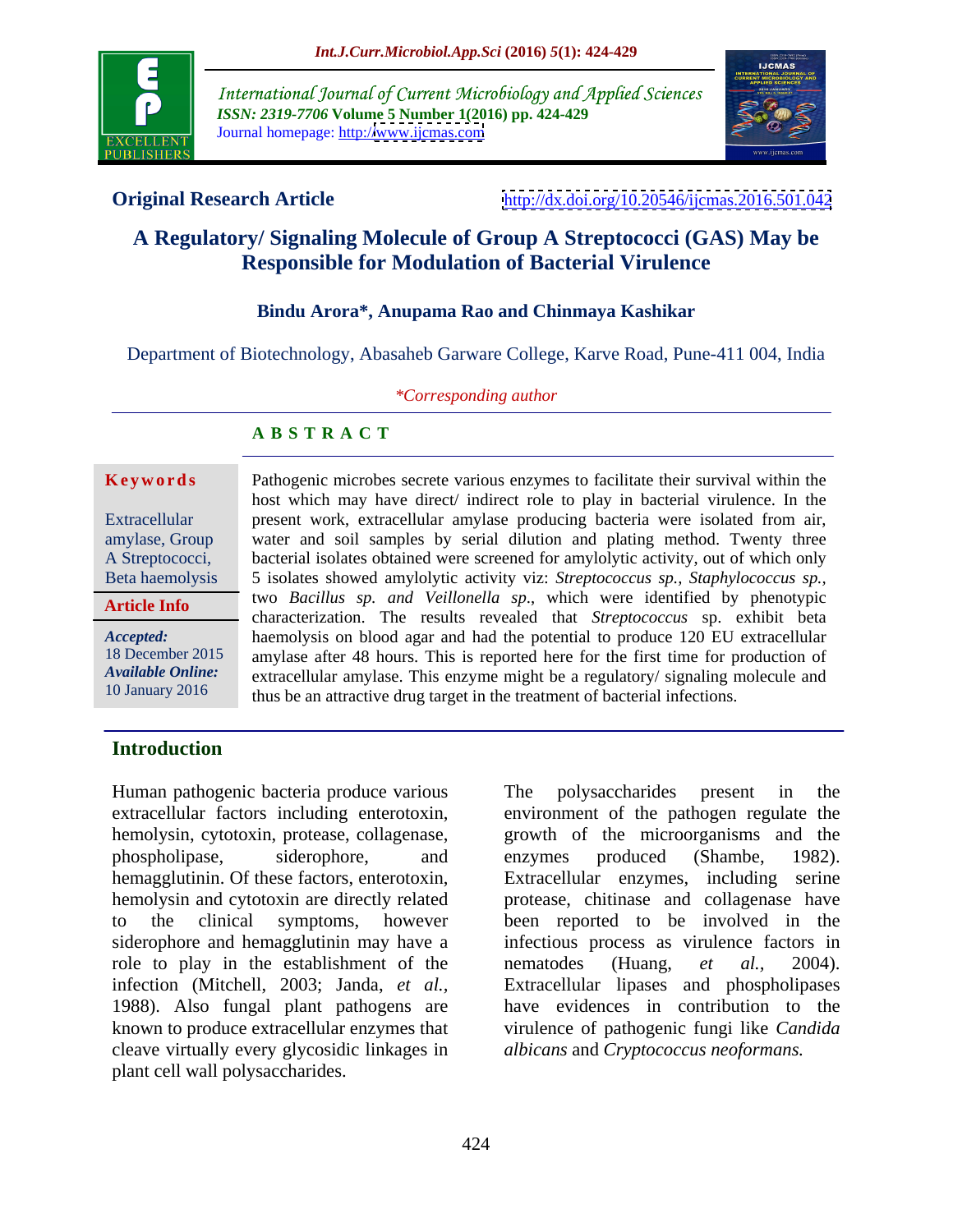dissemination of fungal cells across the host (Park *et al.,* 2013).

Group A Streptococci (GAS) have been reported to cause various diseases like pharyngitis (Wannamaker *et al.,* 1951) bacterial isolates secreting extracellular scarlet fever (rash), impetigo (infection of enzyme amylase for which 23 colonies were the superficial layers of the skin) (Bisno and Stevens, 1996) or cellulitis (infection of the isolates could produce amylase on starch deep layers of the skin) (Stevens *et*  agar plate assay (Fig 1). These isolates were *al.,*1994). Invasive, toxigenic infections can characterized on the basis of colony result in necrotizing fasciitis, myositis and morphology, microscopic characters, streptococcal toxic shock syndrome endospore formation, presence of capsule (Stevens, 1995; Cunningham, 2000). and biochemical tests viz: Indole, methyl<br>However the pattern changes with time and red, Voges-Proskaeur, Simmons citrate test, varies from place to place (Mitchell, 2003). Virulence factors of *S. pyogenes* Group A (GAS) potentially cause a large number of *al.*, 1997). diseases because of variety of virulence factors present in them which include M protein, fibronectin-binding protein (Protein F) and lipoteichoic acid for adherence, Isolate 1 (BT1) showed circular, small, invasins such as streptokinase, translucent, dark creamy to light orange<br>streptodornase (DNase B), hyaluronidase, coloured colonies with entire margin<br>and streptolysins, exotoxins such as without-pigmentation. It was grampyrogenic (erythrogenic) toxin cocci, present singly or as diplococci and (Cunningham, 2000; Metzgar and Zampolli, was non motile. It did not have endospore, 2011). The *S. pyogenes* Group A (GAS) was non-capsulated, VP and catalase capsule is composed of a polymer of positive. It was indole, MR and citrate hyaluronic acid containing repeating units of negative and unable to ferment glucose, glucuronic acid and *N*-acetylglucosamine sucrose, lactose and mannitol showing very and is required for resistance to unusual metabolism. As reported earlier, phagocytosis (Wessels and Bronze 1994). *Veillonella* were characterized by their Terao Y (2012) has reported that *S.* unusual metabolism as they are unable to *pyogenes* is equipped with a wide variety of ferment carbohydrates including glucose but virulence factors which includes surface-<br>grow well anaerobically on lactate, located fibronectin-binding proteins (FbaA pyruvate, malate or fumarate (Kolenbrander, and FbaB), major invasion molecule, bacterial cysteine protease (SpeB) and a C6 binding protein in cell-surface protein

In the present study, we report the production of extracellular amylase by *S.*

They have been also shown to influence *pyogenes* and propose its function in the growth, morphology, adherence and utilization of carbohydrates as well as establishing infection.

## **Materials and Methods**

Soil, air and water were screened for picked and isolated. Total five bacterial morphology, microscopic characters, and biochemical tests viz: Indole, methyl red, Voges-Proskaeur, Simmons citrate test, gelatin hydrolysis test, oxidase test and catalase test (Holt *et al.,* 1994; Koneman *et al.,* 1997).

## **Results and Discussion**

translucent, dark creamy to light orange coloured colonies with entire margin without pigmentation. It was gram-negative grow well anaerobically on lactate, 2006).

fraction. gram-positive rods, facultative anaerobe, Isolates BT4 and BT5 were large, wide, often occur singly or in pairs and can produce endospores. They were found to be catalase-positive, indole positive,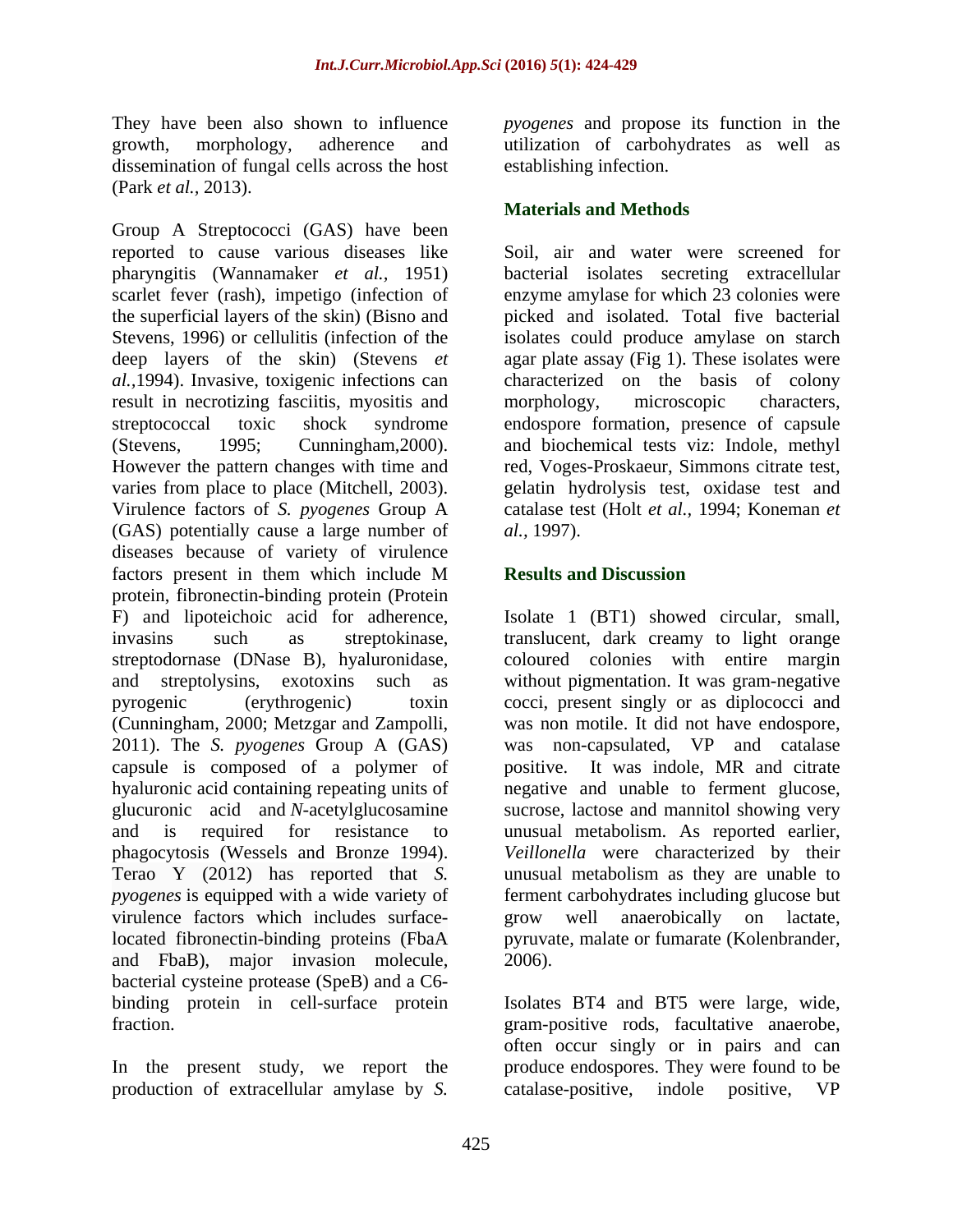positive, utilized citrate as source of carbon, inhibition in starch hydrolysis test was found urease positive, showed acid production to be *Streptococcus* sp. and therefore further from glucose and sucrose. They were motile characterized using blood agar (enriched with sub terminal endospore and did not medium). It exhibited beta (clear) hemolysis produce capsule suggesting to be considered on blood agar showing complete lysis of red as *Bacillus* spp. Colony morphology of *Bacillus* spp. was highly variable, often complete haemolysis on blood agar and growing as round opaque colonies on other bio chemicals suggested it to be *S.*  nutrient agar medium with sticky *pyogenes* Group A (GAS). consistency.

Isolate BT3 was gram-positive cocci found *Staphylococcus* sp. grew as pinpoint creamy

Isolate BT2 was gram-positive, non-motile, chains or in pairs of cells. Individual cells were round-to-ovoid cocci. Streptococci quantification. Other carbohydrates like 2% metabolism of BT2 was fermentative, the not induced extracellular amylase *sp*.(BT2), *Staphylococcus sp.* (BT3) and two *Bacillus spp*.(BT 4, BT 5) (Holt *et al.,* 1994;

The strain showing maximum zone of

blood cells in the medium (Fig 2). The *pyogenes* Group A (GAS).

in clusters, was not motile, did not produce potential sources of various useful enzymes. endospores and capsule. *Staphylococcus* sp. Among different types of enzymes obtained was catalase-positive, oxidase negative, VP from microbial sources, amylases are the positive, utilized citrate as source of carbon, most widely used in industry. In the showed acid production from glucose and previous studies, dental caries by *S. mutans* sucrose. Colony morphology of arose as a consequence of metabolism of white with entire margin and opaque also utilization of starch by *S. mutans* was colonies on nutrient agar medium with no  $\qquad$  dependent on the addition of exogenous  $\alpha$ pigmentation. When grown on blood agar it amylase ( Simpson and Russell, 1998). It did not show haemolysis. As known, had been reported that Bacillus sp. as the biochemically *Staphylococcus* produced potent source of amylases (Roy *et al.,* 2012; catalase that degrade hydrogen peroxide Najafi *et al.,* 2005), however, in our results whereas *Streptococci* did not (Holt *et al.,* we got pathogenic *Streptococcus* sps. more 1994). potent amylase producer than the isolated non-spore forming coccus that occur in to produce 120 EU extracellular amylase in divided in one plane and occurred in pairs or maltose and 2% sucrose were also used in chains of varying lengths. The instead of starch (Freer, 1993) but they did organism was catalase-negative. It was production. One unit of amylase (EU) EC found to be aero tolerant anaerobe 3.2.1.2 was defined as the amount of (facultative anaerobe) and was capsulated. enzyme that releases  $1\mu$  mole of reducing Based on Bergey s Manual of Determinative sugar as glucose per min under the assay Bacteriology the isolates were identified as conditions (Plummer, 1978). This enzyme *Veillonella sp*.(BT1), *Streptococcus*  production might be attributed for obtaining Koneman *et al.,* 1997). enzymes secretion in modulation of bacterial Soil, air and water samples contained different microorganisms and found to be dietary carbohydrates (Mitchell, 2003) and Bacillus spps. The results showed that *S. pyogenes* Group A (GAS) had the potential 48 hours by DNSA method of quantification. Other carbohydrates like 2% not induced extracellular amylase nutrients via digestion of carbohydrate substrate. Further the role of extracellular virulence cannot be neglected.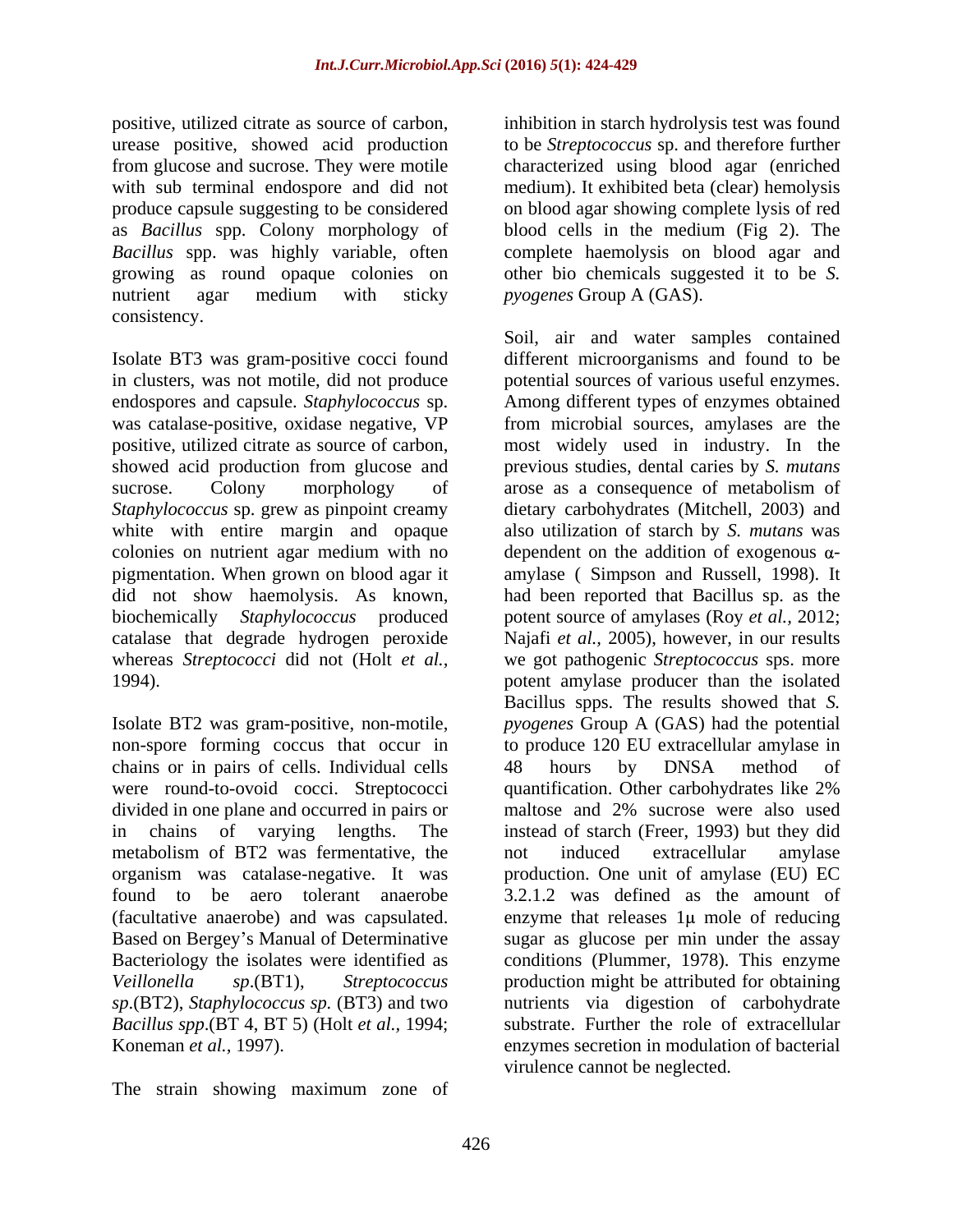In previous studies, Walker GJ (1965) had B. Russell (1998) deduced amino acid purified and characterized extracellular

It has been reported that certain pathogens

isolated the cell-bound alpha-amylase of *S.*  involved in the infectious process as *bovis* by chromatography on DEAE- virulence factors. *S. pyogenes* Group A cellulose. Christine L. Simpson and Roy R. (GAS) infections were caused using a wide sequence by showed a strong similarity bacterial cysteine protease, SpeB and C6- (60% amino acid identity) to the binding protein, a cell-surface protein and intracellular α-amylase of *Streptococcus* FbaA and FbaB surface located proteins as *bovis*. Whitehead TR and Cotta MA (1995) major invasion molecules (Terao,2012). identified intracellular amylase activity in *S.*  Since various regulatory and signaling *bovis* and *S. salivarius*. SN Freer (1993) molecules were attractive drug targets in the alpha-amylase from *S. bovis* JB1. However, understanding signaling responses of *S.*  the extracellular amylases have not been *pyogenes* Group A (GAS) was essential for reported till now by *S.pyogenes* Group A elucidation of pathogenesis of *S. pyogenes* (GAS). Group A (GAS) infection and for the secrete extracellular enzymes which were variety of virulence factors which includes treatment of bacterial infections thus identification of novel therapeutic agents.



**Fig.1** Zone of Clearance due to the Hydrolysis of Starch

**Fig.1 Zone of Clearance due to the Hydrolysis of Starch.** Screening of five isolates (i to v) for capability of amylase production (plate assay method). Isolates were spot innoculated/ streaked in the center on the starch agar plate and plates were incubated at 37°C for 24 h - 48 h. After incubation iodine solution was flooded on the starch agar plate for 30 seconds. Presence of clear zone of hydrolysis around the bacterial growth indicates positive result and isolates were considered as amylase producers.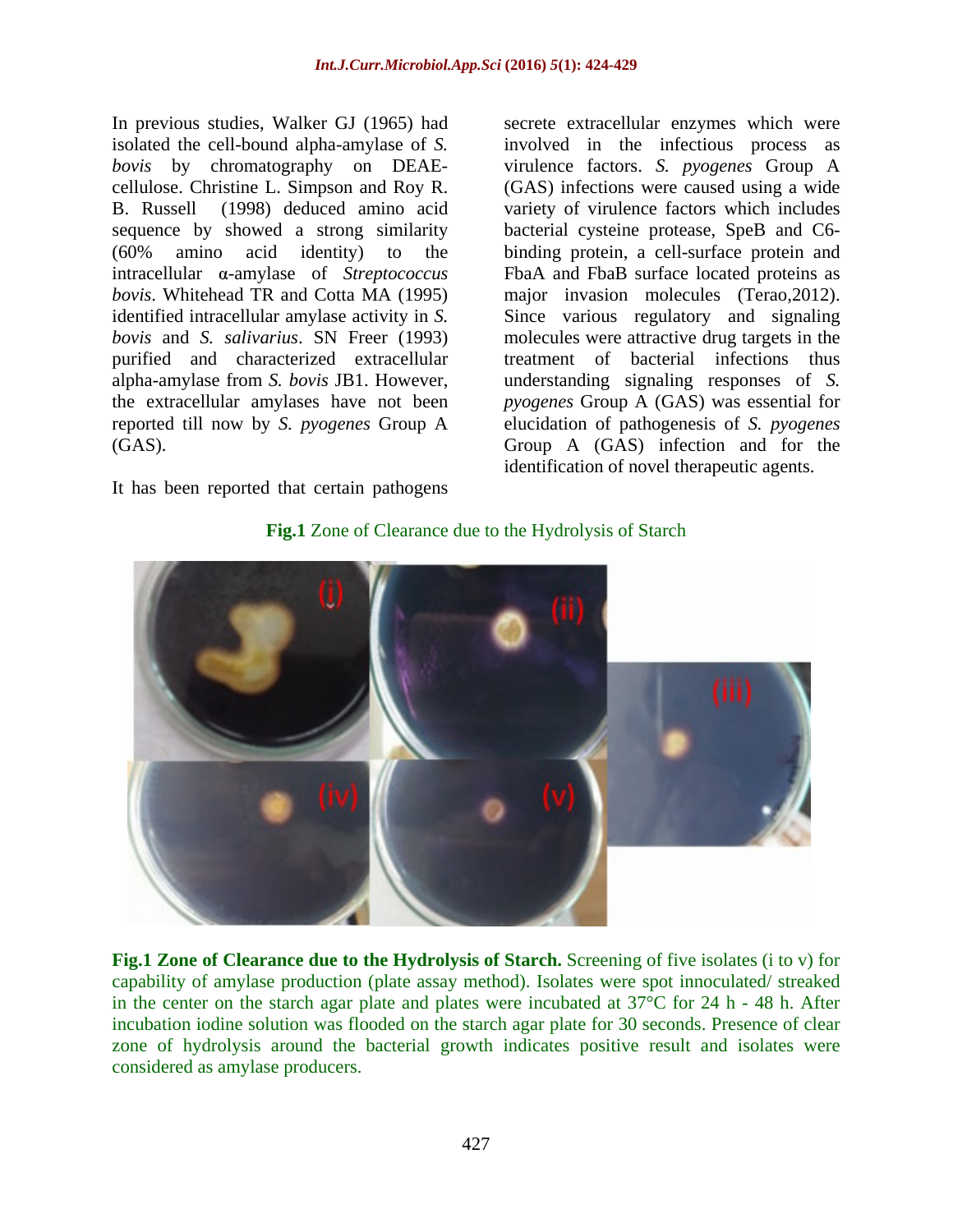## **Fig.2** Blood Agar Test



**Fig.2 Blood Agar Test**: When streaked on Blood Agar, *Streptococcus* sp. cause hemolysis i.e., destruction of the erythrocytes (and hemoglobin) in the medium. The colony is surrounded by a white or clear zone in which few or no intact erythrocytes are found. Zone of haemolysis observed after 24 hours (i) and after 48 hours (ii).

The amylase production by *S. pyogenes* studies with human participants or animals Group A in considerable amounts with considerable certainty may have links with its pathogenicity (stress survival) or nutrition or both which is further an indication that this extracellular protein may have potential to be developed as a vaccine target.

The findings of the paper has possibility of<br>by homologous recombination in facilitating the discovery of new compound (regulatory/ signaling molecule) which may  $\frac{\text{Sineposed}}{133-138}$ have a greater role to play in modulation of bacterial virulence and thus may pave the path for further research leading to attractive drug targets in the treatment of bacterial

MES Abasaheb Garware College, Pune for chemicals and lab support. Thanks to Phadtare S' Kharote B and Dhondepurge A  $\cdot$  Kharote B and Dhondepurge A Holt J G Krieg NR Speath P H A Staley For necessary support.<br>
For necessary support.<br>
Holt, J.G., Krieg, N.R., Sneath, P.H.A., Staley,<br>
J.T., Williams, S.T., 1994. editors. Bergev's

Authors declare that they have no conflict of interest. This article does not contain any

performed by any of the authors.

## **References**

- Bisno, A.L., Stevens, D.L., 1996. Streptococcal infections in skin and soft tissues. N Engl J Med 334:240-245.
- Brooker, J.D., McCarthy, J.M.,1997. Gene knockout of the intracellular amylase gene by homologous recombination in *Streptococcus bovis*. Curr Microbiol 35(3): 133-138
- Christine, L. Simpson. and Roy, R. B. Russell.,1998. Intracellular  $\alpha$ -Amylase of *Streptococcus mutans* J Bacteriol. 180(17): 4711 4717
- infections. Cunningham, M.W., 2000. Pathogenesis of **Acknowledgement** Microbiol Rev 13(3): 470–511. doi:<br>10.1128/CMR.13.3.470-511 Group A Streptococcal Infections. Clin Microbiol Rev 13(3): 470–511. doi: 10.1128/CMR.13.3.470-511
- The authors would like to thank Principal, Freer, S.N., 1993. Purification and Freer, S.N., 1993. Purification and characterization of the extracellular alpha amylase from *Streptococcus bovis JB*. Appl Environ Microbiol. 59(5):1398-402
- **Compliance with Ethical Standards** ed. Baltimore: Williams and Wilkins; p. 559 J.T., Williams, S.T., 1994. editors. Bergey's Manual of Determinative Bacteriology. 9th
	- Huang, X., Zhao, N., Zhang, K., 2004. Extracellular enzymes serving as virulence factors in nematophagous fungi involved in